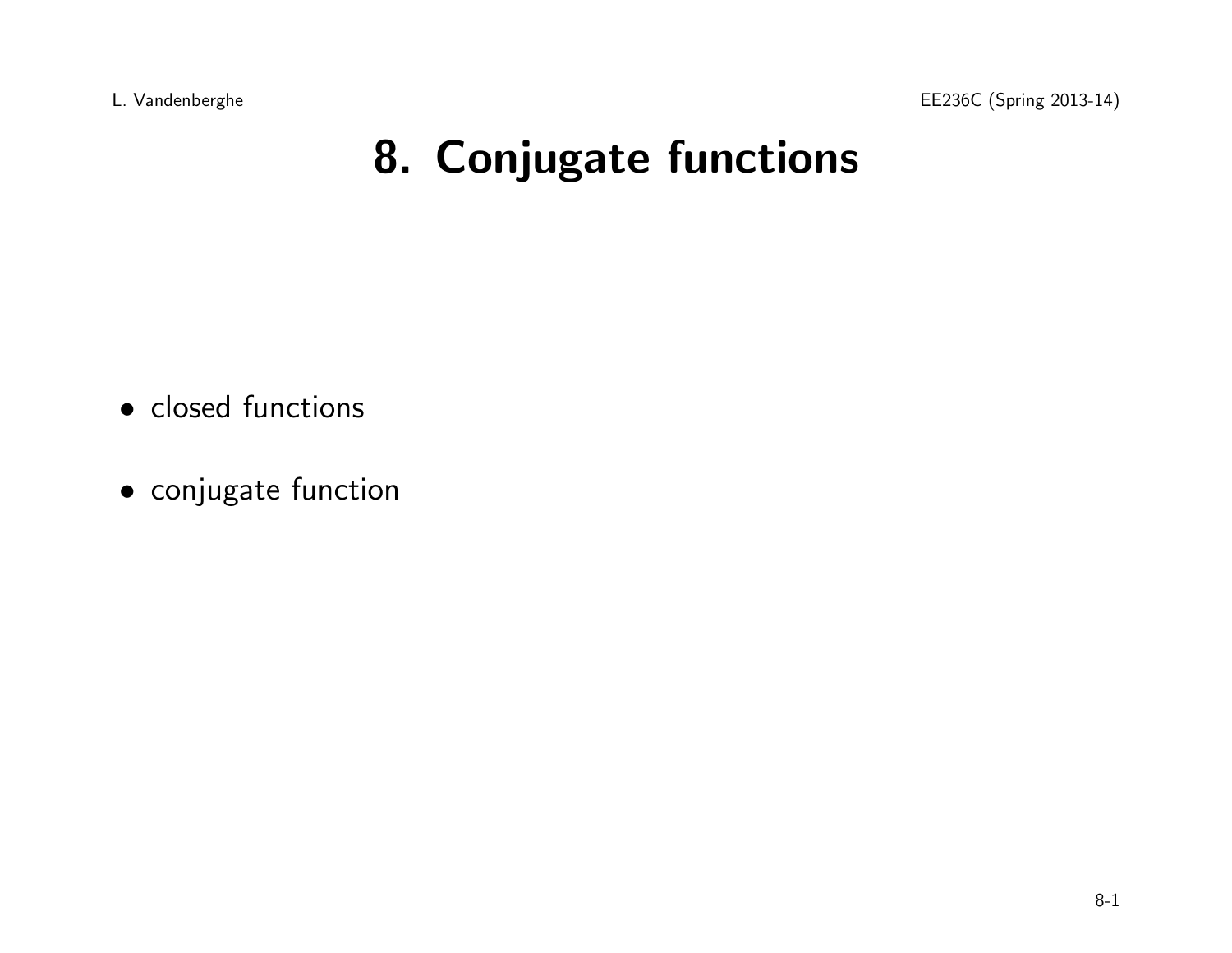### Closed set

a set  $C$  is closed if it contains its boundary:

$$
x^k \in C, \quad x^k \to \bar{x} \qquad \Longrightarrow \qquad \bar{x} \in C
$$

#### operations that preserve closedness

- the intersection of (finitely or infinitely many) closed sets is closed
- the union of <sup>a</sup> finite number of closed sets is closed
- $\bullet\,$  inverse under linear mapping:  $\{x\mid Ax\in C\}$  is closed if  $C$  is closed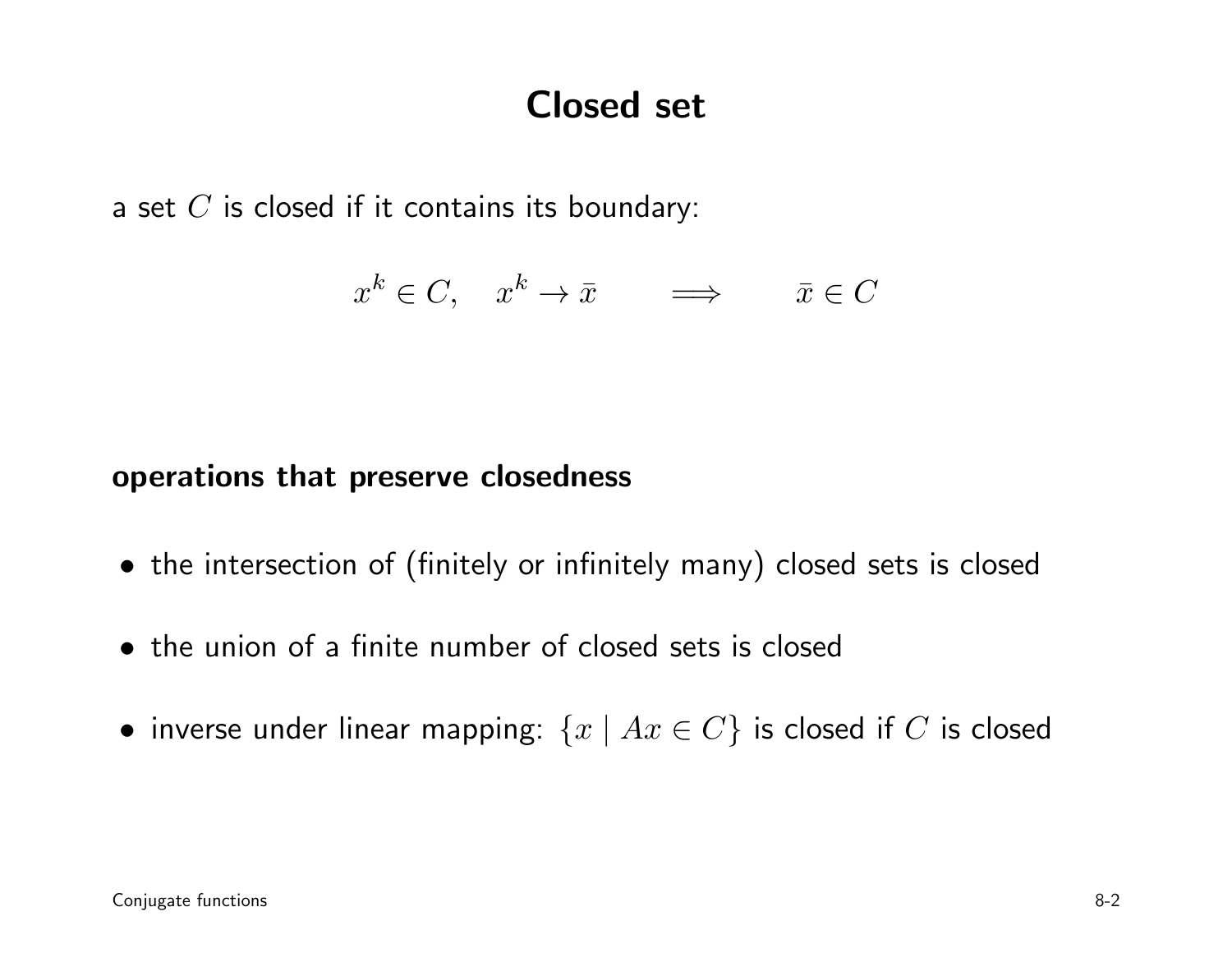### Image under linear mapping

the image of <sup>a</sup> closed set under <sup>a</sup> linear mapping is not necessarily closed

**example**  $(C$  is closed,  $AC = \{Ax \mid x \in C\}$  is open):

$$
C = \{(x_1, x_2) \in \mathbf{R}_+^2 \mid x_1 x_2 \ge 1\}, \qquad A = \begin{bmatrix} 1 & 0 \end{bmatrix}, \qquad AC = \mathbf{R}_{++}
$$

sufficient condition:  $AC$  is closed if

- $\bullet\,$   $C$  is closed and convex
- $\bullet$  and  $C$  does not have a recession direction in the nullspace of  $A$ .  $\it{i.e.},$

$$
Ay = 0, \quad \hat{x} \in C, \quad \hat{x} + \alpha y \in C \quad \forall \alpha \ge 0 \quad \implies \quad y = 0
$$

in particular, this holds for any  $A$  if  $C$  is bounded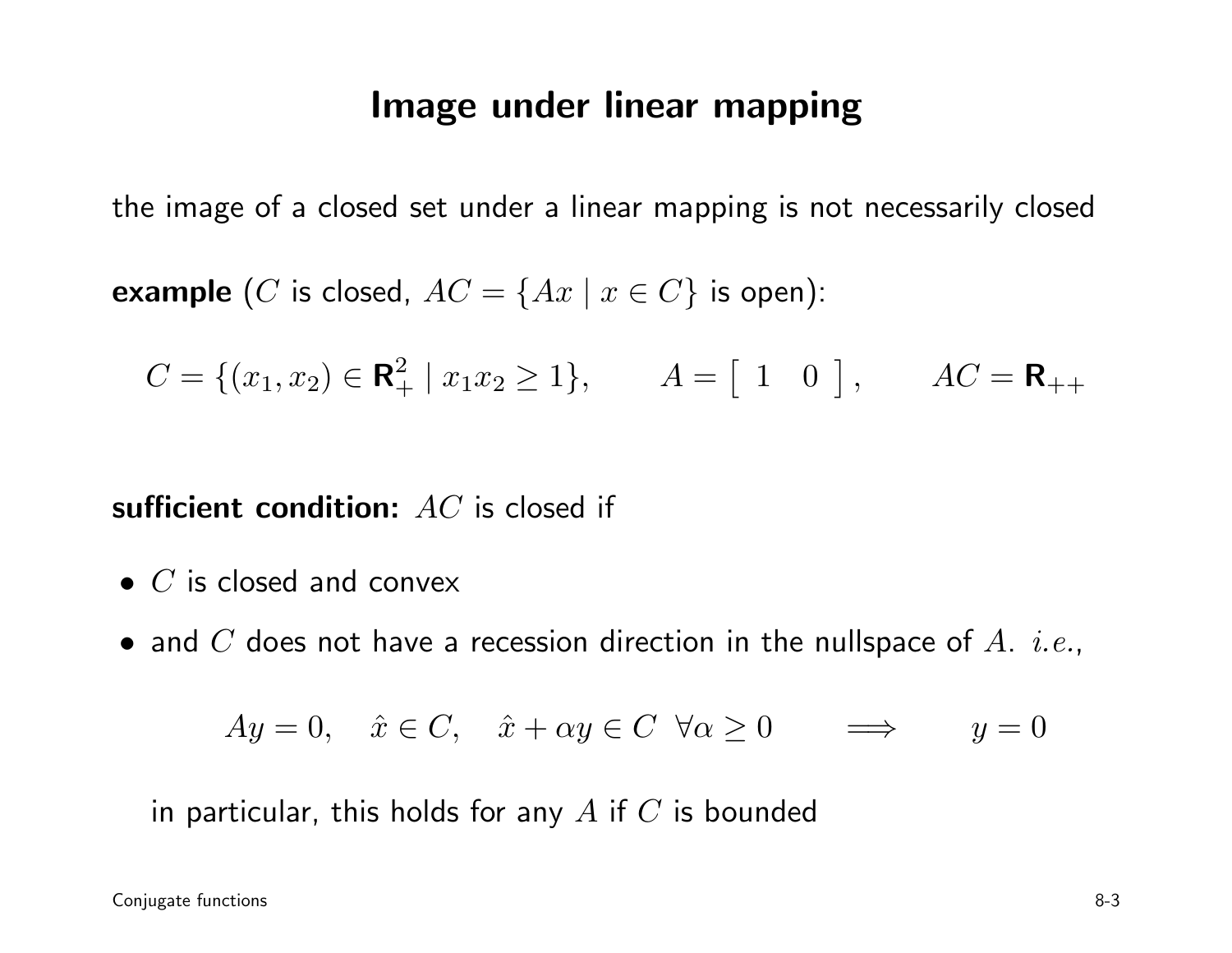### Closed function

**definition:** a function is closed if its epigraph is a closed set

#### examples

- $f(x) = -\log(1 x^2)$  with  $\textbf{dom } f = \{x \mid |x| < 1\}$
- $f(x) = x \log x$  with  $\text{dom } f = \mathbf{R}_+$  and  $f(0) = 0$
- indicator function of a closed set  $C: f(x) = 0$  if  $x \in C = \textbf{dom } f$

#### not closed

- $f(x) = x \log x$  with  $\textbf{dom } f = \mathbf{R}_{++}$ , or with  $\textbf{dom } f = \mathbf{R}_{+}$  and  $f(0) = 1$
- $\bullet\,$  indicator function of a set  $C$  if  $C$  is not closed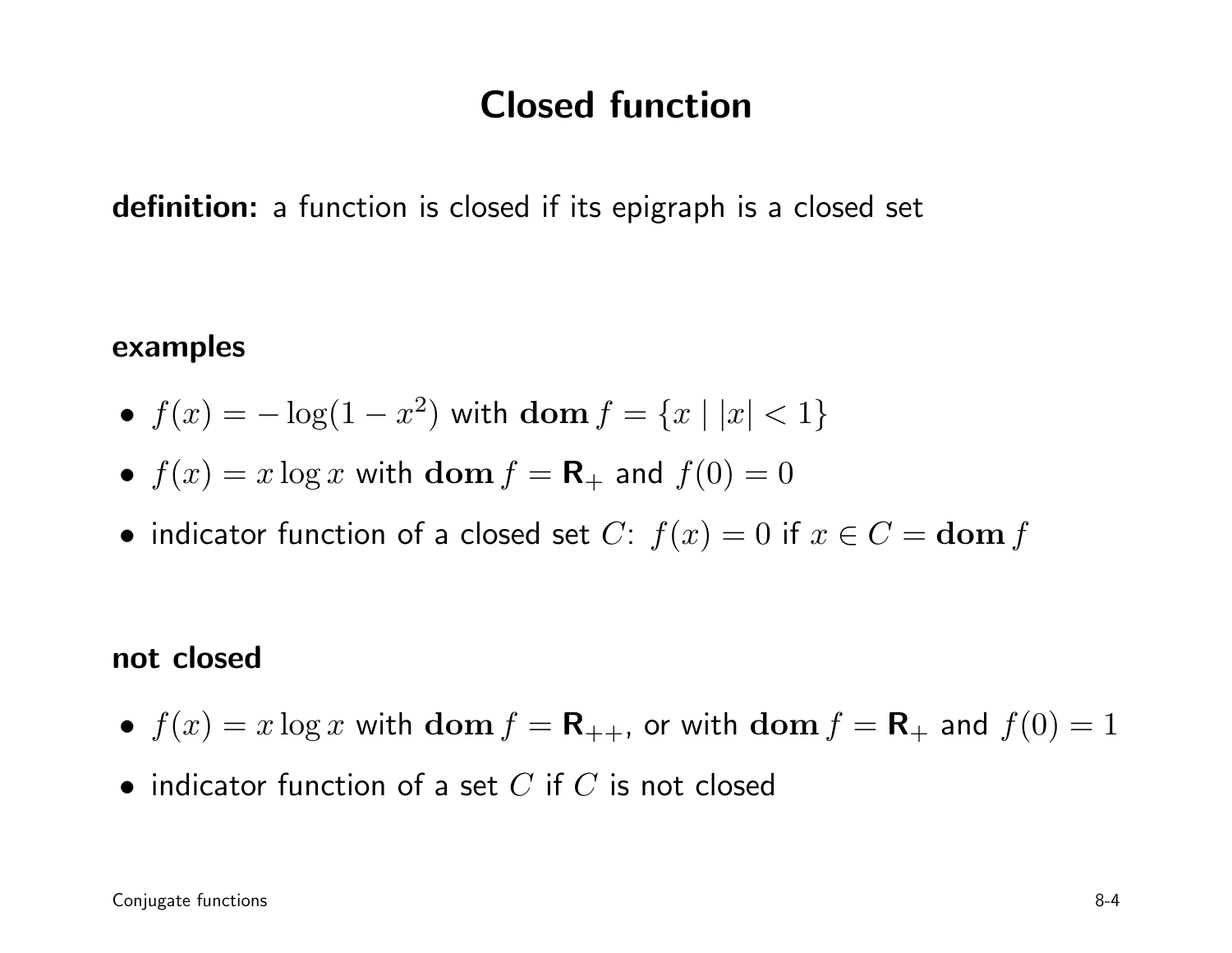### **Properties**

sublevel sets:  $f$  is closed if and only if all its sublevel sets are closed

 $$ 

#### common operations on convex functions that preserve closedness

- $\bullet\;$  sum:  $f+g$  is closed if  $f$  and  $g$  are closed (and  ${\bf dom}\,f\cap{\bf dom}\,g\neq\emptyset)$
- $\bullet\,$  *composition with affine mapping:*  $f(Ax + b)$  *is closed if*  $f$  *is closed*
- $\bullet$  *supremum:*  $\sup_{\alpha} f_{\alpha}(x)$  is closed if each function  $f_{\alpha}$  is closed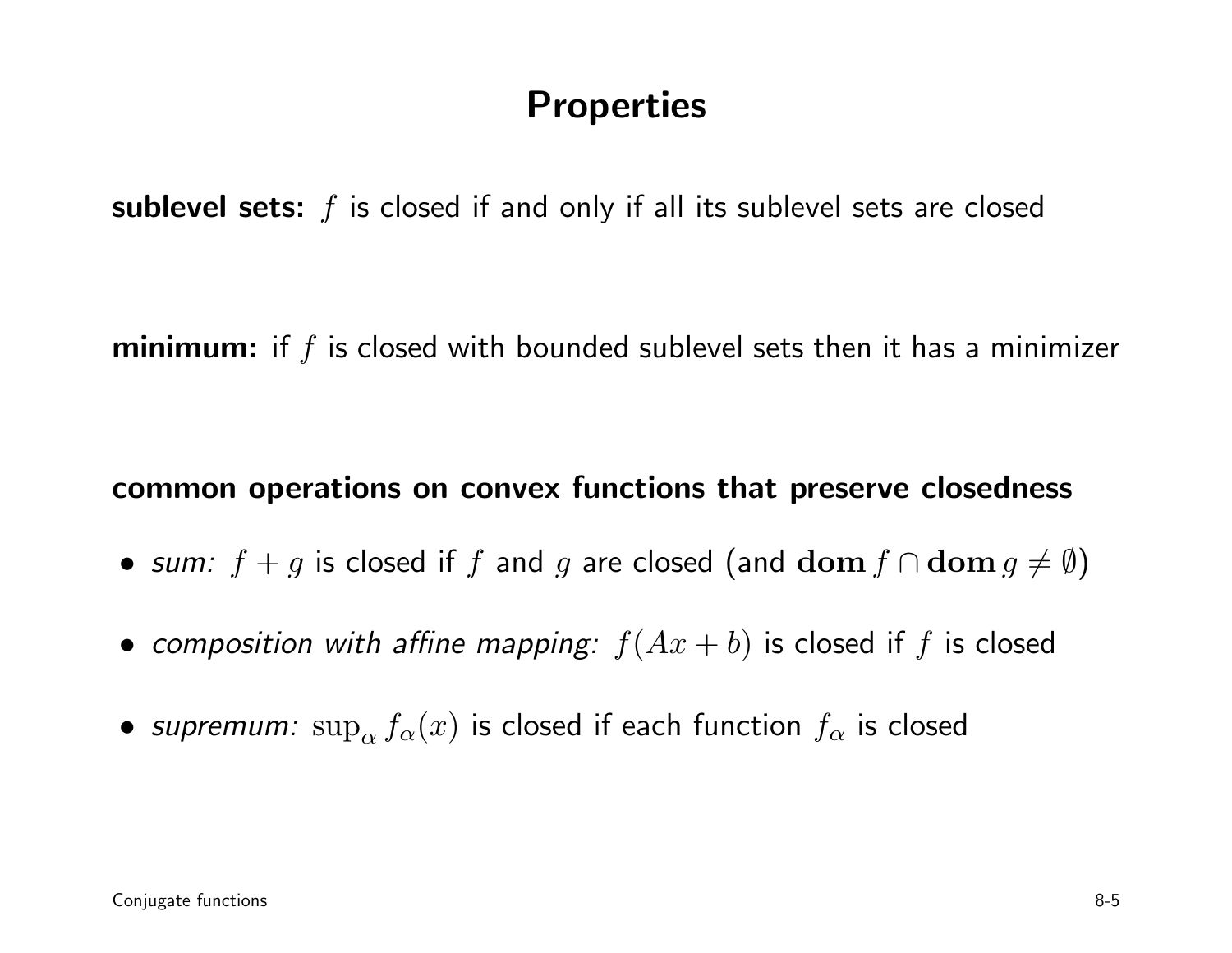## **Outline**

- closed functions
- conjugate function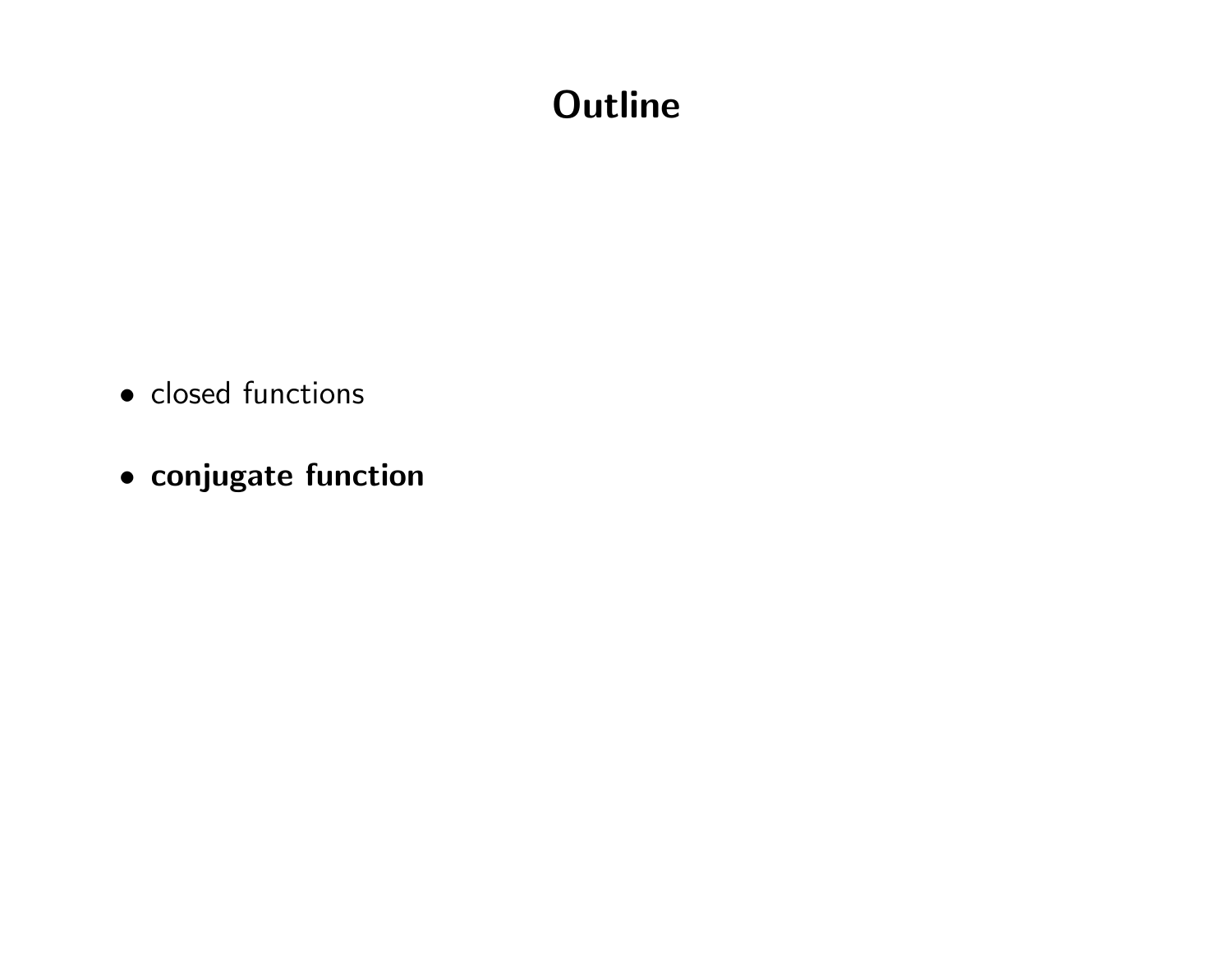### Conjugate function

the  $\bf{conjugate}$  of a function  $f$  is

$$
f^*(y) = \sup_{x \in \text{dom } f} (y^T x - f(x))
$$



 $f^{\ast}$  is closed and convex even if  $f$  is not

#### Fenchel's inequality

$$
f(x) + f^*(y) \ge x^T y \qquad \forall x, y
$$

(extends inequality  $x^T x/2 + y^T y/2 \geq x^T y$  to non-quadratic convex  $f$ )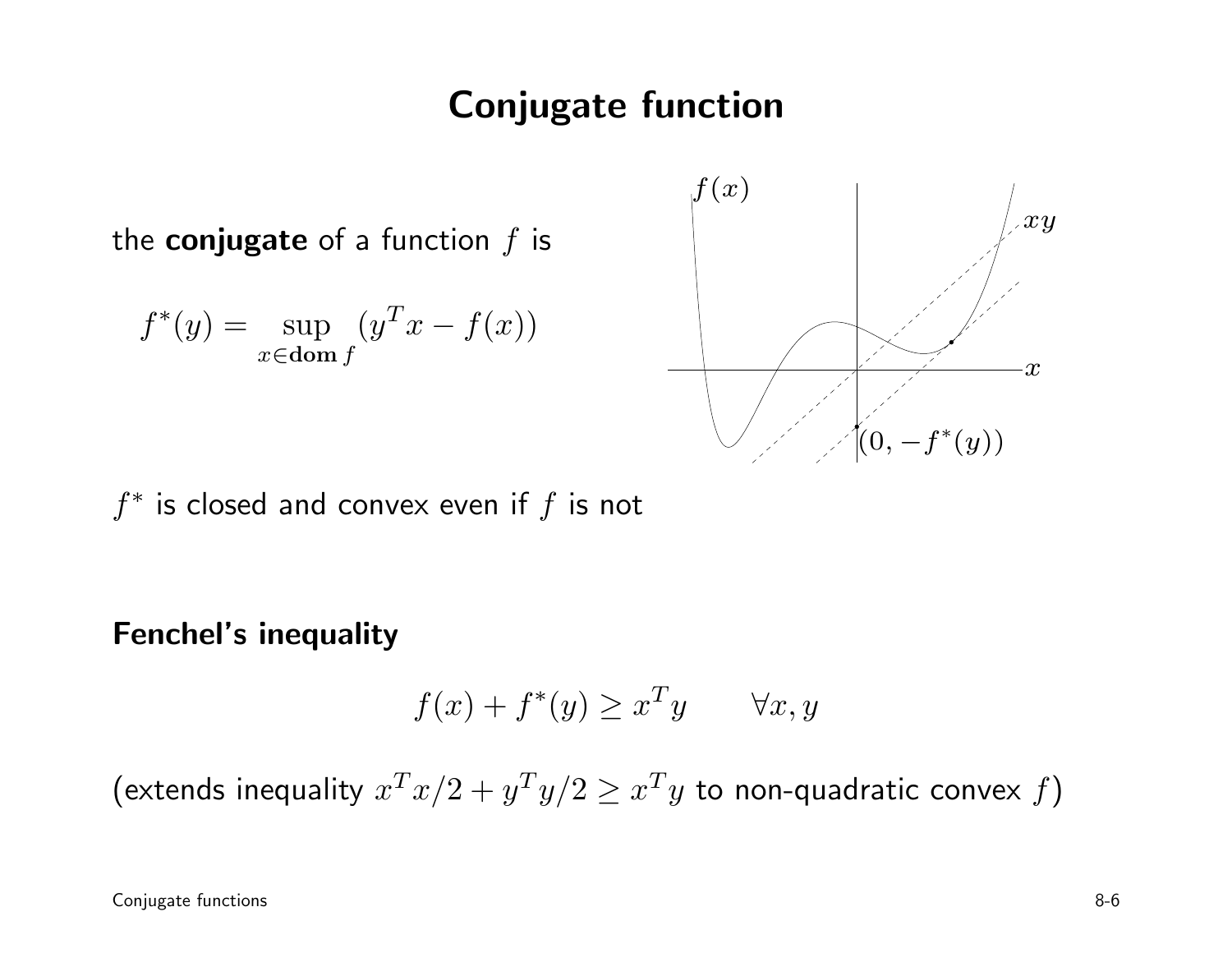### Quadratic function

$$
f(x) = \frac{1}{2}x^T A x + b^T x + c
$$

strictly convex case  $(A \succ 0)$ 

$$
f^*(y) = \frac{1}{2}(y - b)^T A^{-1}(y - b) - c
$$

general convex case  $(A \succeq 0)$ 

$$
f^*(y) = \frac{1}{2}(y - b)^T A^{\dagger}(y - b) - c,
$$
 dom  $f^* = \text{range}(A) + b$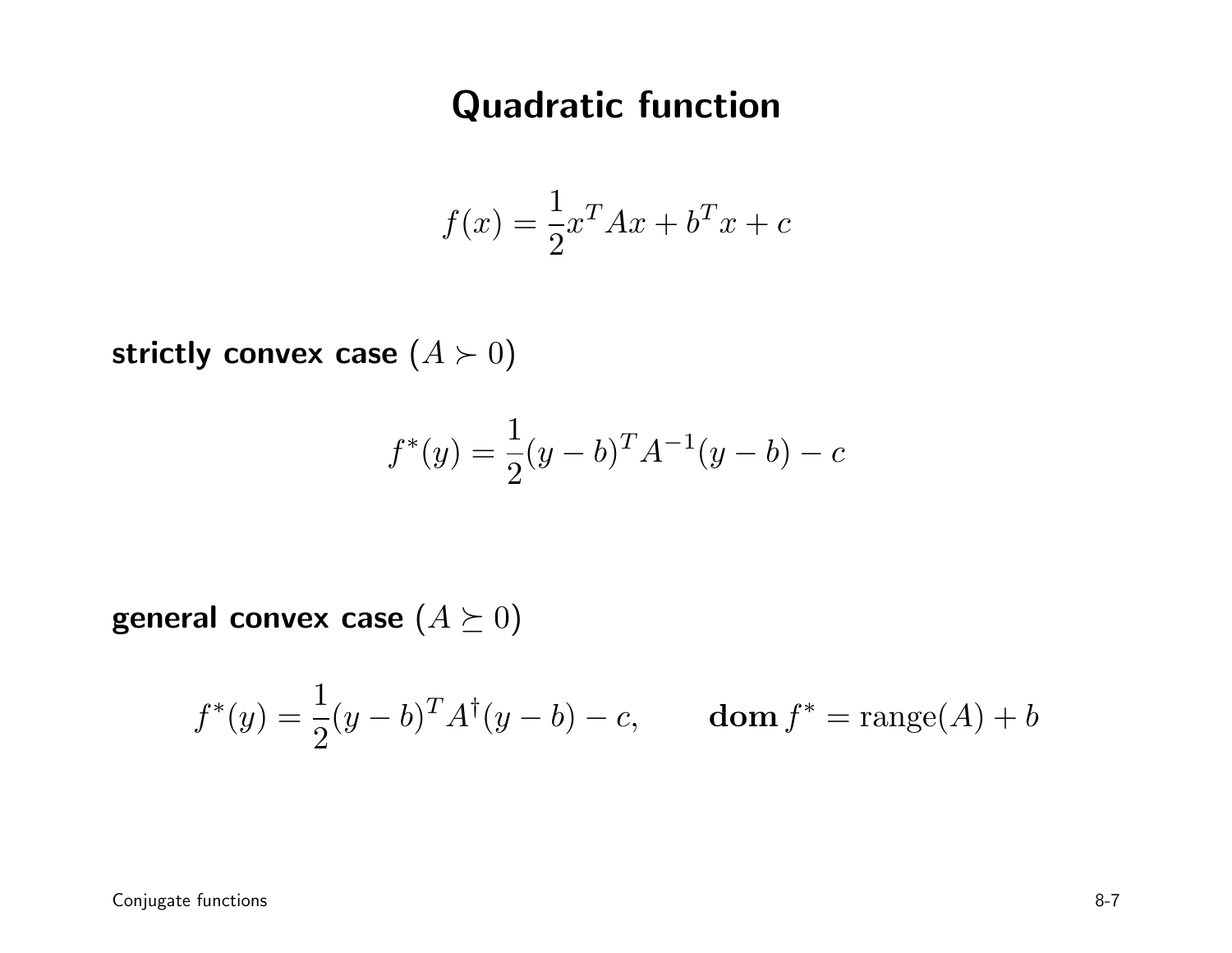### Negative entropy and negative logarithm

negative entropy

$$
f(x) = \sum_{i=1}^{n} x_i \log x_i \qquad f^*(y) = \sum_{i=1}^{n} e^{y_i - 1}
$$

#### negative logarithm

$$
f(x) = -\sum_{i=1}^{n} \log x_i \qquad f^*(y) = -\sum_{i=1}^{n} \log(-y_i) - n
$$

#### matrix logarithm

$$
f(X) = -\log \det X
$$
 (dom  $f = \mathbf{S}_{++}^n$ )  $f^*(Y) = -\log \det(-Y) - n$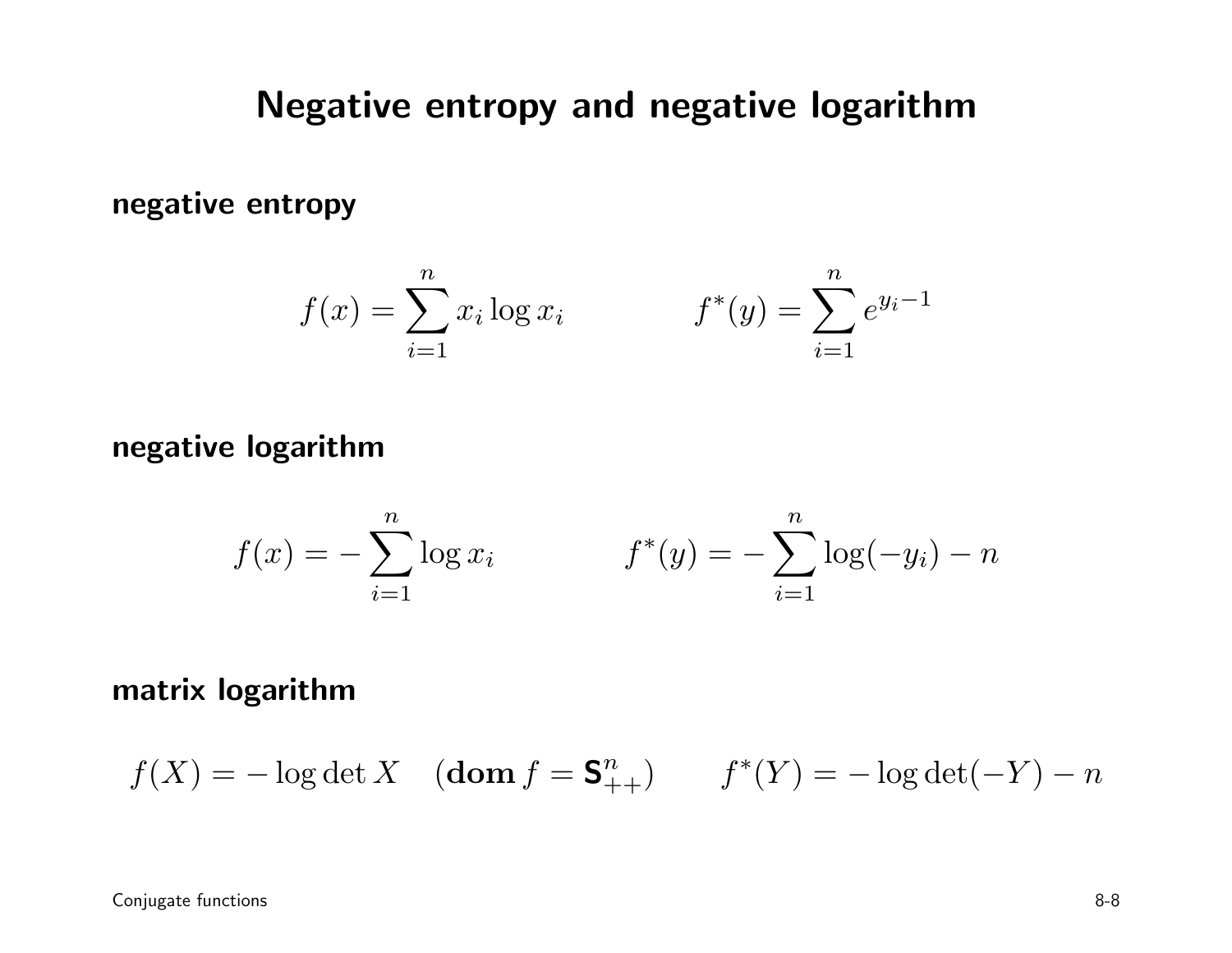#### Indicator function and norm

 $\boldsymbol{\mathsf{indicateor}}$  of convex set  $C$ : conjugate is support function of  $C$ 

$$
f(x) = \begin{cases} 0 & x \in C \\ +\infty & x \notin C \end{cases} \qquad f^*(y) = \sup_{x \in C} y^T x
$$

**norm:** conjugate is indicator of unit dual norm ball

$$
f(x) = \|x\| \qquad \qquad f^*(y) = \begin{cases} 0 & \|y\|_* \le 1 \\ +\infty & \|y\|_* > 1 \end{cases}
$$

(see next page)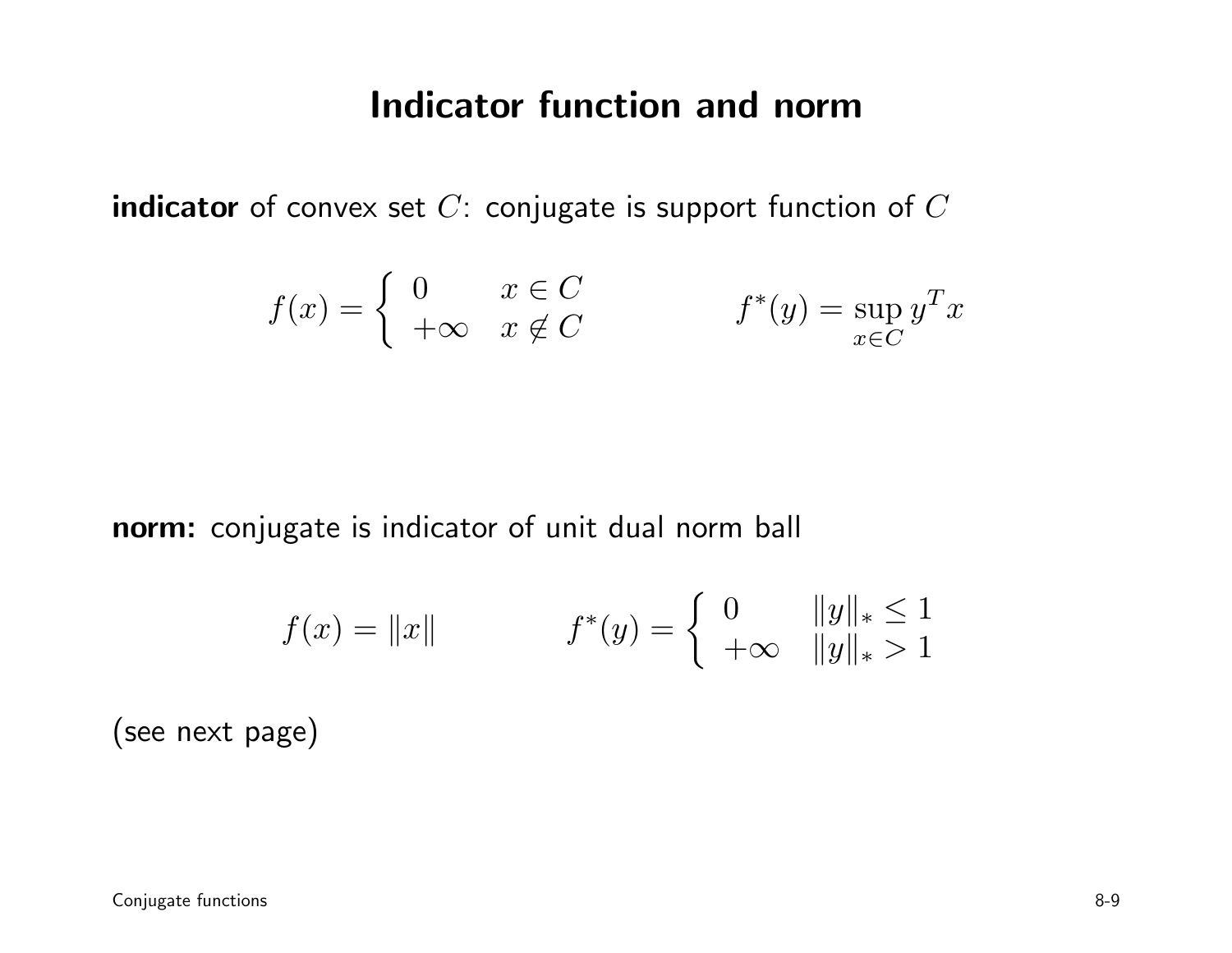*proof:* recall the definition of dual norm:

$$
||y||_* = \sup_{||x|| \le 1} x^T y
$$

to evaluate  $f^*(y) = \sup_x \left( y^T x - \|x\| \right)$  we distinguish two cases

 $\bullet\,$  if  $\|y\|_*\leq 1,$  then (by definition of dual norm)

$$
y^T x \le ||x|| \quad \forall x
$$

and equality holds if  $x = 0$ ; therefore  $\sup_x (y^T x - ||x||) = 0$ 

• if  $||y||_* > 1$ , there exists an  $x$  with  $||x|| \leq 1$ ,  $x^T y > 1$ ; then

$$
f^*(y) \ge y^T(tx) - ||tx|| = t(y^T x - ||x||)
$$

and r.h.s. goes to infinity if  $t \to \infty$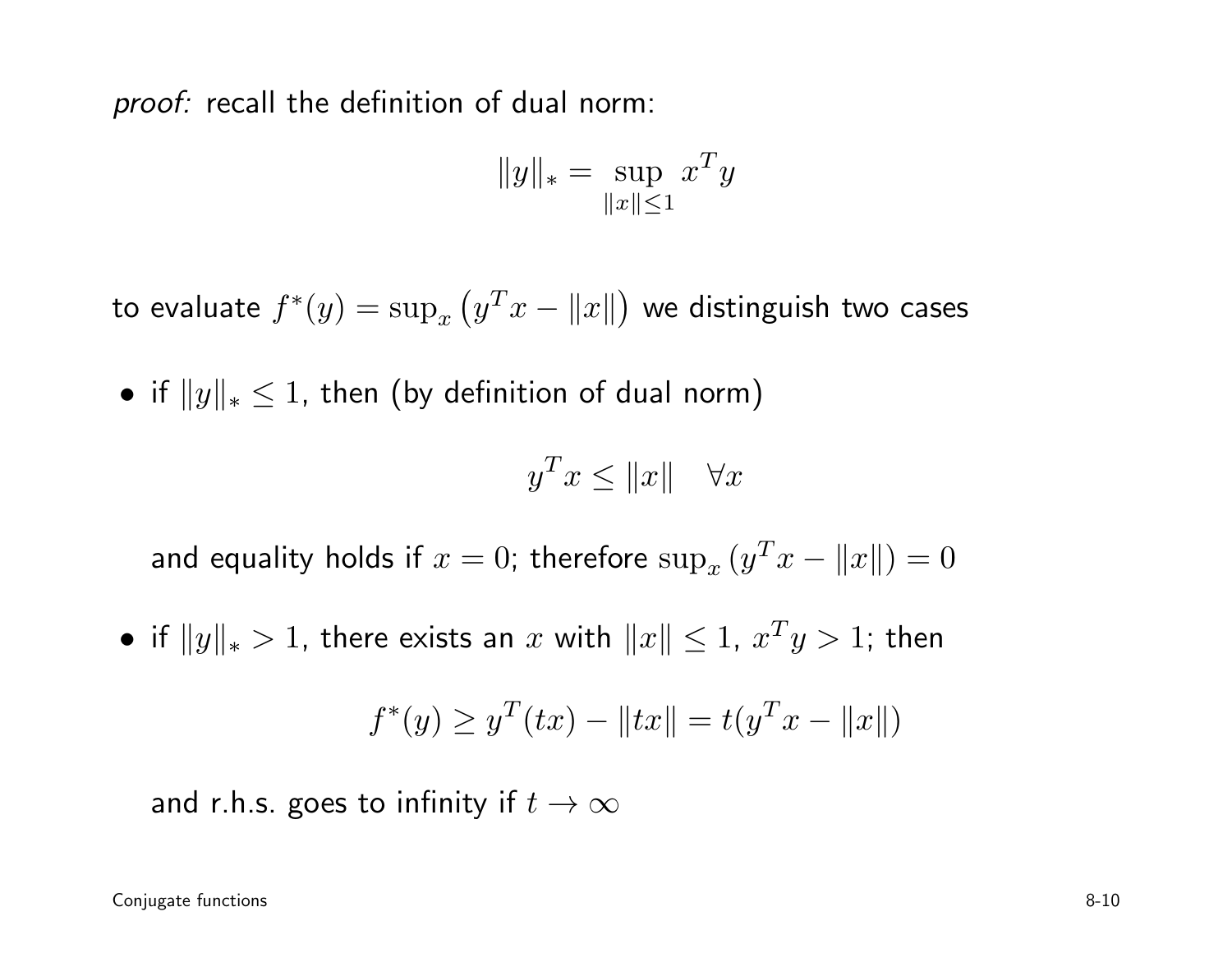### The second conjugate

$$
f^{**}(x) = \sup_{y \in \text{dom } f^*} (x^T y - f^*(y))
$$

- $\bullet$   $f^{**}$  is closed and convex
- •• from Fenchel's inequality  $(x^Ty - f^*(y) \le f(x)$  for all  $y$  and  $x)$ :

$$
f^{**}(x) \le f(x) \qquad \forall x
$$

equivalently,  $\operatorname{\bf epi} f \subseteq \operatorname{\bf epi} f^{**}$  (for any  $f)$ 

 $\bullet$  if  $f$  is closed and convex, then

$$
f^{**}(x) = f(x) \qquad \forall x
$$

equivalently,  $\mathbf{epi}\, f = \mathbf{epi}\, f^{**}$  (if  $f$  is closed convex); proof on next page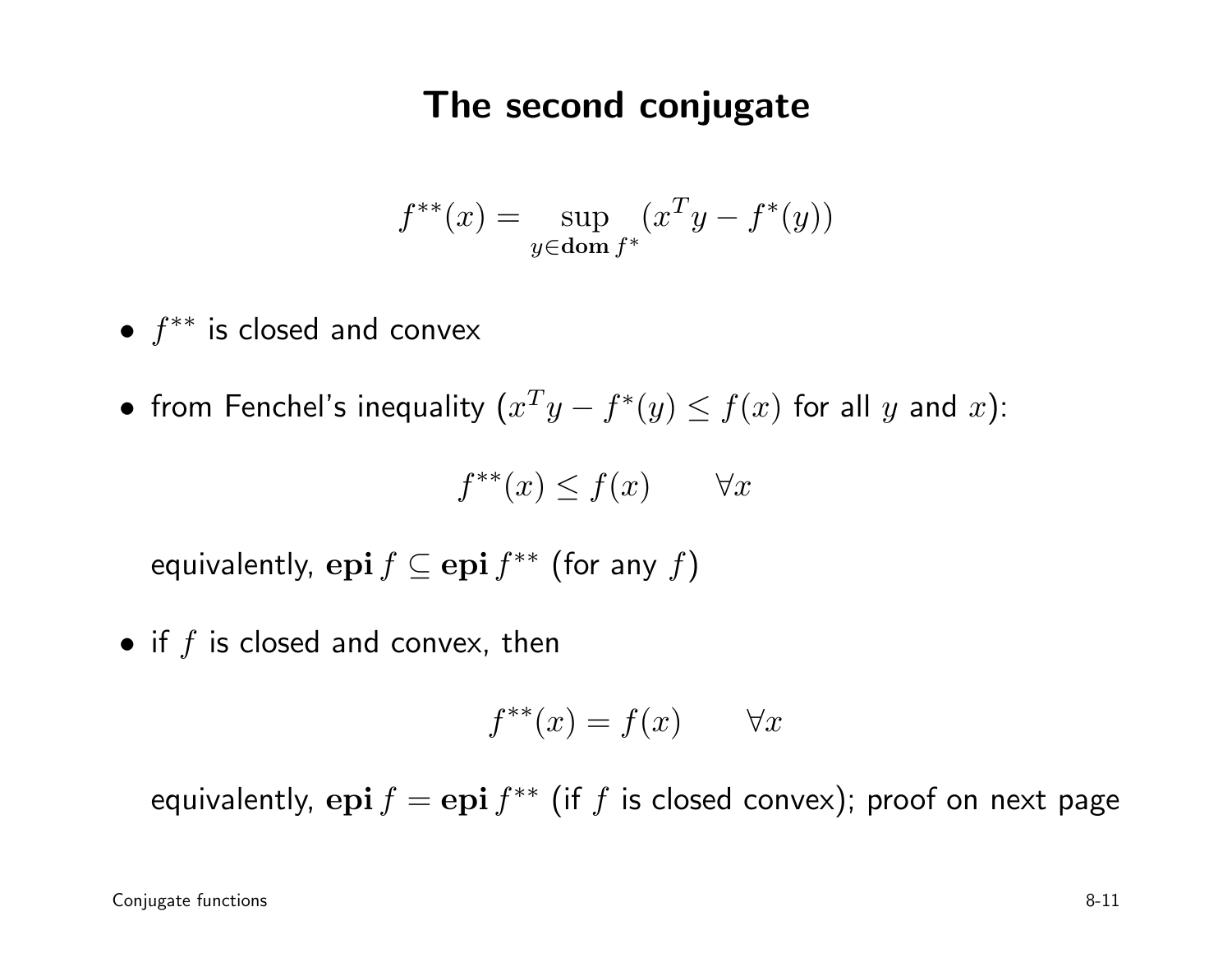*proof*  $(f^{**} = f$  if  $f$  is closed and convex): by contradiction suppose  $(x, f^{**}(x)) \not\in \mathbf{epi}\, f;$  then there is a strict separating hyperplane:  $\begin{bmatrix} a \\ b \end{bmatrix}^T \begin{bmatrix} z - x \\ s - f^{**}(x) \end{bmatrix} \leq c < 0 \qquad \forall (z, s) \in \mathbf{epi} f$ 

for some  $a,\,b,\,c$  with  $b\leq 0\,\,(b>0$  gives a contradiction as  $s\to\infty)$ 

 $\bullet\,\,$  if  $b < 0,$  define  $y = a/(-b)$  and maximize l.h.s. over  $(z,s) \in {\bf epi}\, f$ :

$$
f^*(y) - y^T x + f^{**}(x) \le c/(-b) < 0
$$

this contradicts Fenchel's inequality

• if  $b = 0$ , choose  $\hat{y} \in \textbf{dom} f^*$  and add small multiple of  $(\hat{y}, -1)$  to  $(a, b)$ :

$$
\begin{bmatrix} a+\epsilon \hat{y} \\ -\epsilon \end{bmatrix}^T \begin{bmatrix} z-x \\ s-f^{**}(x) \end{bmatrix} \le c+\epsilon \left(f^*(\hat{y}) - x^T \hat{y} + f^{**}(x)\right) < 0
$$

now apply the argument for  $b < 0$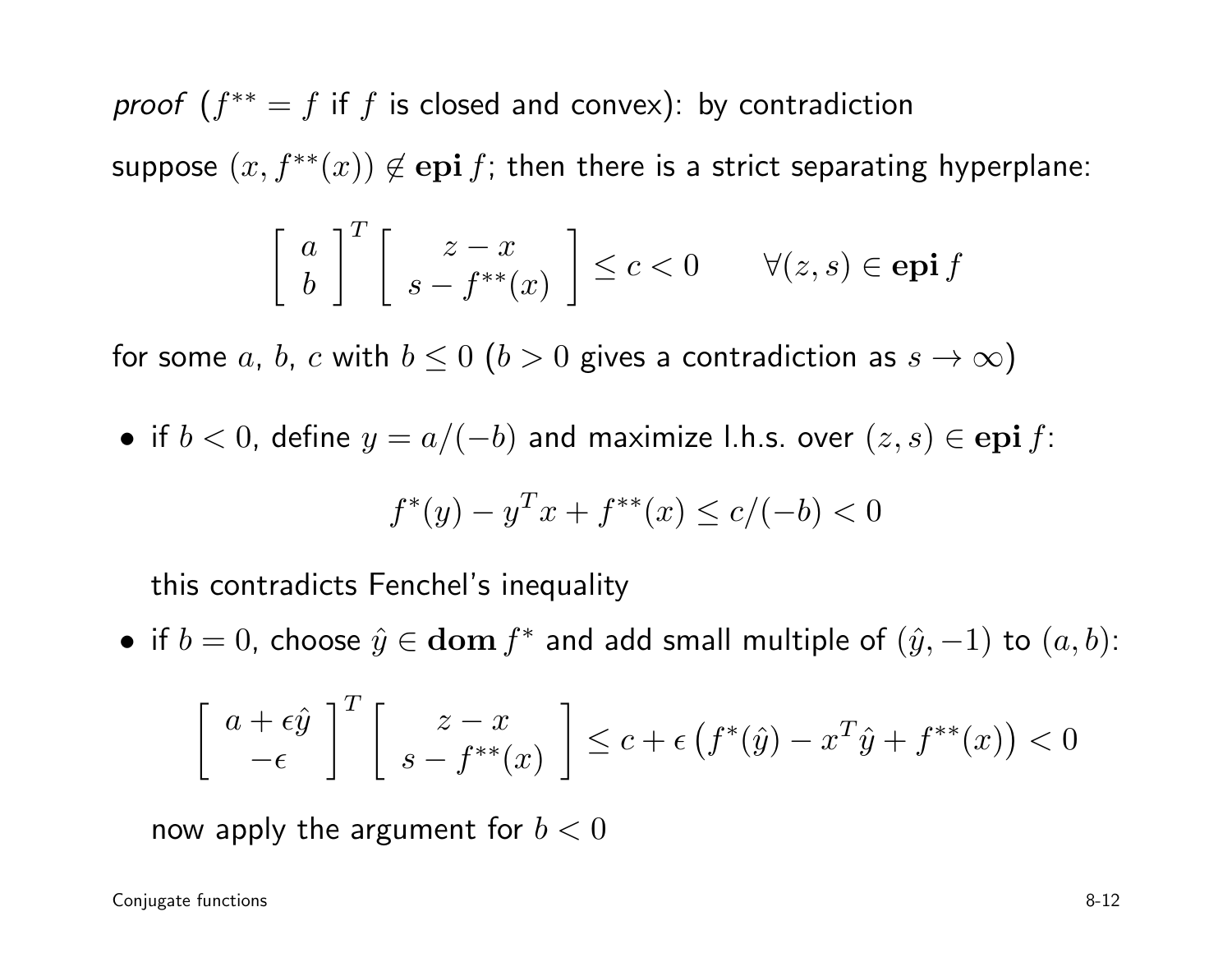#### Conjugates and subgradients

if  $f$  is closed and convex, then

$$
y \in \partial f(x) \iff x \in \partial f^*(y) \iff x^T y = f(x) + f^*(y)
$$

*proof:* if  $y \in \partial f(x)$ , then  $f^*$  $*(y) = \sup_u(y)$  $\, T \,$  $-$  u  $$  $f(u)) = y$  $\, T \,$  $x$  $f(x)$ 

$$
f^*(v) = \sup_u (v^T u - f(u))
$$
  
\n
$$
\geq v^T x - f(x)
$$
  
\n
$$
= x^T (v - y) - f(x) + y^T x
$$
  
\n
$$
= f^*(y) + x^T (v - y)
$$

for all  $v$ ; therefore,  $x$  is a subgradient of  $f^*$  at  $y$   $(x \in \partial f^*$  $^*(y))$ 

reverse implication  $x\in\partial f^*$  $f^*(y) \Longrightarrow y \in \partial f(x)$  follows from  $f^{**} = f$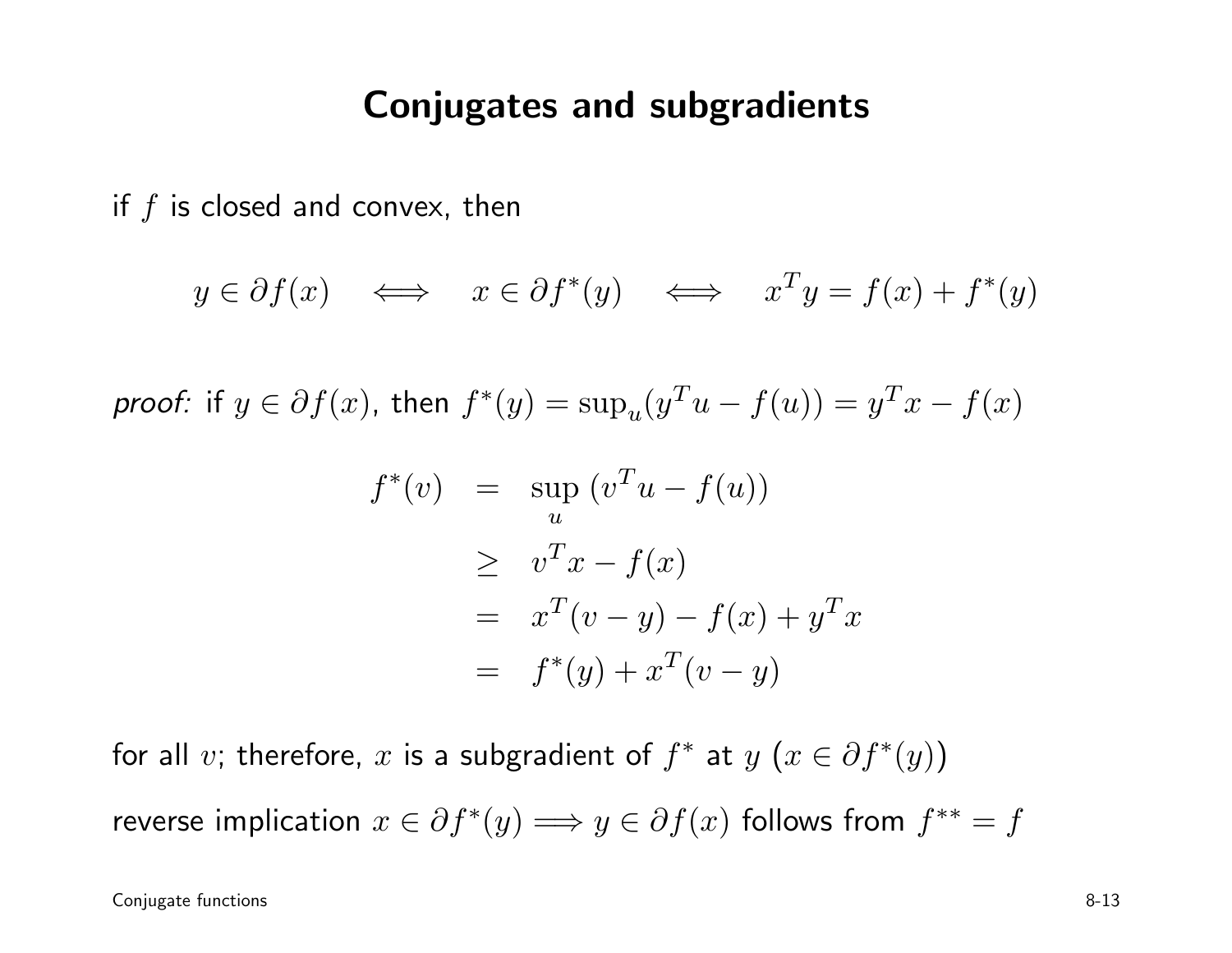### Some calculus rules

separable sum

$$
f(x_1, x_2) = g(x_1) + h(x_2) \qquad f^*(y_1, y_2) = g^*(y_1) + h^*(y_2)
$$

scalar multiplication: (for  $\alpha>0)$ 

$$
f(x) = \alpha g(x) \qquad \qquad f^*(y) = \alpha g^*(y/\alpha)
$$

#### addition to affine function

$$
f(x) = g(x) + a^T x + b \qquad f^*(y) = g^*(y - a) - b
$$

#### infimal convolution

$$
f(x) = \inf_{u+v=x} (g(u) + h(v)) \qquad f^*(y) = g^*(y) + h^*(y)
$$